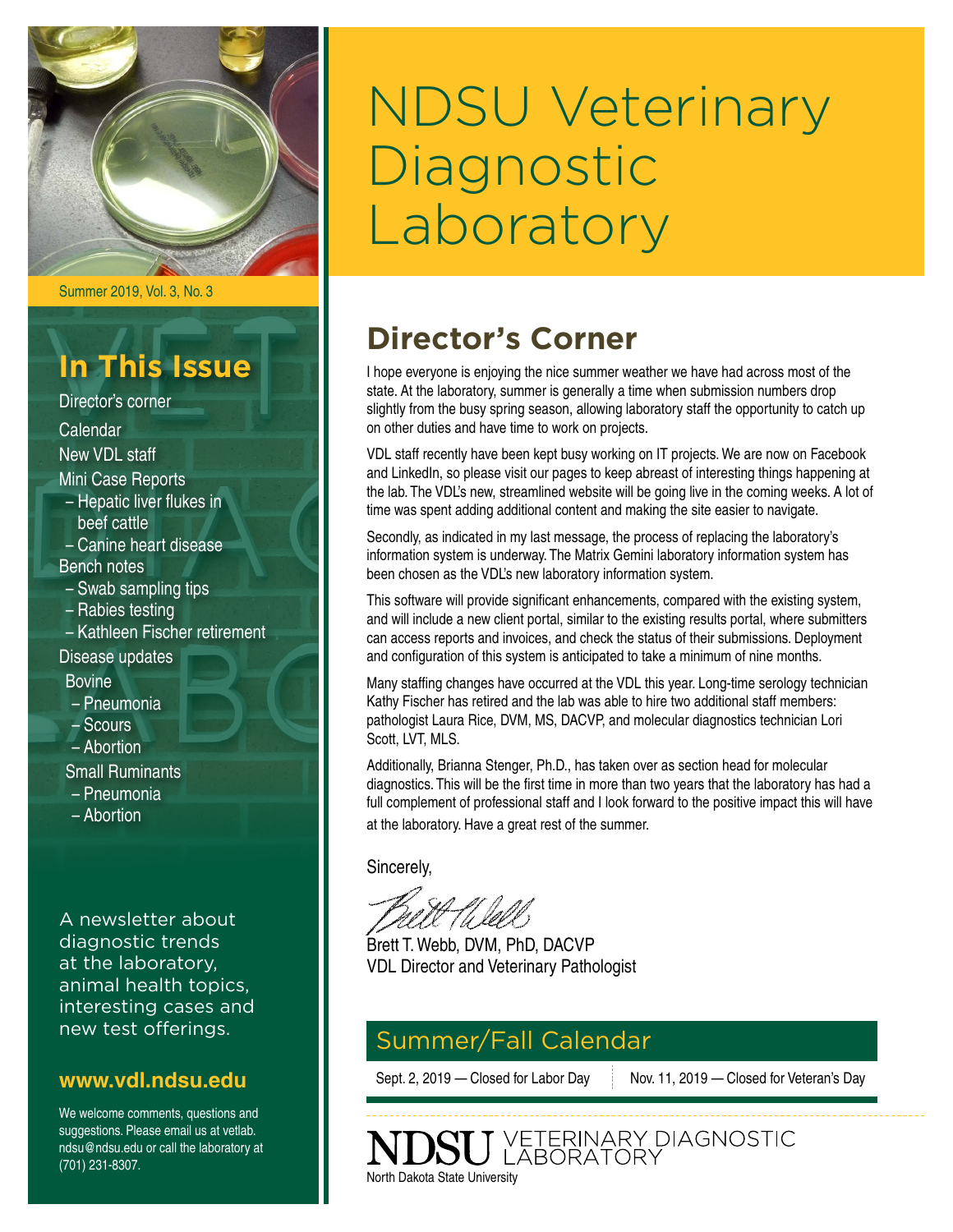### New VDL Staff

### **Brianna Stenger,** Ph.D.

Section Head, Molecular Diagnostics



Dr. Stenger grew in the Hillsboro, N.D., area and completed her B.S. in zoology and Ph.D. in environmental and conservation sciences (with a focus

on using molecular tools in disease ecology research) at North Dakota State University. She has worked in the VDL molecular diagnostics section since 2016 and comes to the position with a tremendous amount of experience in molecular assay development and validation.

### **Lori Scott,** LVT, MLS

Technician, Molecular Diagnostics



Scott grew up in Fargo and completed her B.S. in veterinary technology at North Dakota State University. She worked in veterinary practice for a number of years

before returning to NDSU to complete her degree in medical laboratory science. Scott joins the molecular diagnostics section with nearly 10 years of diagnostic experience as a medical technologist, with a significant portion of it being in molecular diagnostics.

### **Laura Rice,** DVM, MS, DACVP

Board Certified Anatomic Pathologist



Dr. Rice grew up in California and attended Cornell and the University of Wisconsin for her B.S. She completed her DVM at Kansas State

University, interned at the University of Minnesota and was in small animal practice for a year. Dr. Rice completed her anatomic pathology training at Texas A&M University. Most recently, she was clinical instructor in zoo and aquatic animal pathology at Disney Animal Kingdom in conjunction with the University of Florida.

# MINI CASE REPORTS

### **Large animal**

Hepatic trematodes, such as Fasciola hepatica (common or sheep liver fluke) and Fascioloides magna (giant or deer liver fluke), have been reported in beef cattle in the upper Midwest. These liver flukes can be associated with clostridial infections such as redwater disease and black disease in cattle. Liver flukes also may result in monetary loss due to carcass condemnation and the increased time for affected animals to reach slaughter weight.

Since 2016, more than 50 cases of liver fluke have been identified in weaned calves and adult beef cattle at the VDL. Less frequently, signs of fluke infestation have been present in much younger calves, including aborted fetuses.

The gross lesion is similar no matter the age: black linear streaks (parasitic migration tracts) throughout the liver. A 2 to 5 centimeter, trapezoidal, rubbery, flat fluke also may be discovered when cutting through the liver.

The black linear tracts correspond microscopically to necrosis and hemorrhage with intralesional pigment or hematin (Figure 1). If lucky, golden yellow-walled fluke eggs will be mixed into the migration tracts (Figure 2).

The prepatent period of F. magna in ruminants is three to seven months, which indicates that the very young (fetal and neonatal) calves diagnosed with this condition were most likely infected during gestation. VDL pathologists are preparing a publication based on these cases.





**Figure 1: Photomicrograph of parasitic migratory tracts with black pigment in the liver**  of a 2-day-old beef calf. (Heidi Pecoraro, NDSU)

**Figure 2: Photomicrograph of golden brownwalled fluke egg within a parasitic migratory tract.** (Heidi Pecoraro, NDSU)

### **Small animal**

Canine heart disease has been in the news lately due to the recent FDA update on dilated cardiomyopathy (DCM) linked to certain dog foods. This spring, several cases of canine heart disease were diagnosed on autopsy, with sudden death as the only clinical sign noted. A history of "sudden death" often clues the pathologist in to look closely at the brain, heart and lungs.

DCM was noted in several adult dogs: two Doberman Pinscher dogs, a breed that is genetically predisposed to this condition, and one mixed small breed dog not generally associated with DCM. The small breed dog had a history of being switched off of a grain-free diet one year prior to sudden death.

The lesions looked identical in all three dogs. Grossly, each of the hearts had a globoid appearance with rounding of the apex. In DCM, the right-to-left ventricular free wall ratio often will be reduced from the typical 1:3 to 1:2 or even 1:1, which also was noted in these cases.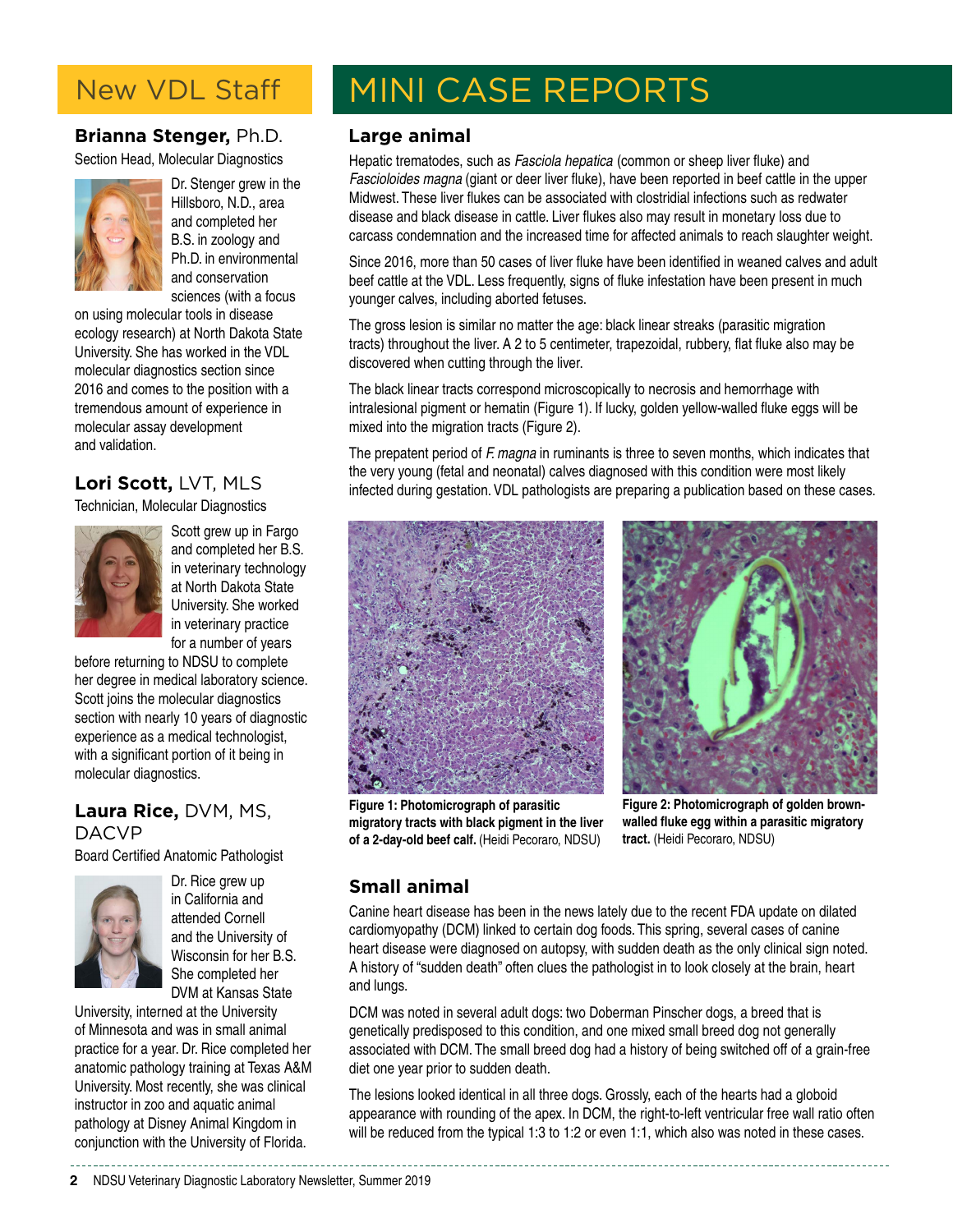Under the microscope, we found myocardiocyte loss and degeneration with replacement fibrosis and fatty infiltration (Figure 3). Trichrome stain nicely highlighted the interstitial fibrosis (Figure 4).

Another cardiac lesion in dogs characterized by myocardiocyte loss and replacement fibrosis is cardiomyopathy associated with canine parvovirus-2 (CPV-2) infection. This is seen mostly in puppies and young dogs under the age of 2 years (Ford et al. Vet Path 2017;54(6):964-971).

An 8-month-old puppy presented this spring for sudden death with no prior illness. On autopsy, the heart had the characteristic globoid appearance noted in DCM, but the right-to-left ventricular free wall ratio was within normal limits (ratio of 1:3). Vague white streaks were noted within the myocardium during sectioning.

Microscopically, we found marked myofiber loss and interstitial fibrosis (Figure 5-6). Because fibrosis is an indication of chronic heart disease, puppy parvoviral myocarditis was suspected. PCR for CPV-2 was positive, confirming viral myocarditis.





**Figure 3: Photomicrograph of fat cells (round clear cells) infiltrating the heart muscle of an adult small breed dog.** (Heidi Pecoraro, NDSU)

**Figure 4: Photomicrograph of trichrome stain to highlight fibrosis (light blue) within the heart muscle of the case in Figure 3.** (Heidi Pecoraro, NDSU)



**Figure 5: Photomicrograph of variably sized areas of cell loss within the heart of an 8-month-old puppy**. (Heidi Pecoraro, NDSU)



**Figure 6: Photomicrograph of trichrome stain to highlight cell loss and early fibrosis in the heart of the case from Figure 5.** (Heidi Pecoraro, NDSU)

# Bench Notes

**Swab sampling tips: Tissues, fluids, aspirates or** fecal material are always preferable to swabs. Submit swabs only if no other sample options are available or when sampling mucosal surfaces.

Rayon or dacron swabs with plastic shafts are preferred. Flocked swabs pick up more sample and are designed to release more of the sample during processing. Cotton swabs contain fatty acids that may be toxic to certain bacteria and should be avoided if possible.

Swabs always should be sent in an appropriate transport media. Swabs for viral testing (PCR, FA) should be sent in universal transport media or in sterile redtop tube (no gel) with sufficient sterile saline to maintain moisture (approximately 1 milliliter). Swabs for culture should be submitted in bacterial transport (Amies or Stuart's for aerobic culture, anaerobic StarSwabs for anaerobes).

If bacterial culture and viral testing are requested, please submit two sets of swabs in the appropriate transport media. Refrigerate swabs for viral testing or bacterial culture; if anaerobic culture is desired, maintain the anaerobic transport at room temperature.

**Rabies virus testing: Testing for rabies virus** infection is performed using the direct fluorescent antibody assay (DFA). The test method is outlined by the Centers for Disease Control and Prevention in the "Protocol for Postmortem Diagnosis of Rabies in Animals by Direct Fluorescent Antibody Testing" (available at www.cdc.gov/rabies/pdf/rabiesdfaspv2.pdf).

The minimum standard for this test requires a crosssection of the brain stem and a cross-section of the cerebellum or hippocampus. Whole brain submission is required for this test to have a conclusive negative result. All positive results, no matter what brain sections are used, are considered positive for rabies virus infection.

The DFA will be performed on partial brain sections submitted; however, if the DFA is negative, the results will be listed as inconclusive. All rabies testing at the VDL comes with additional histopathologic evaluation of brain sections (if available) by a board-certified anatomic pathologist.

**Retirement:** After 35 years at the Veterinary Diagnostic Laboratory, **Kathleen Fischer** retired in May. Kathy worked with many regional practitioners through the years and was our expert serology technician. She is greatly missed, but our virology technician, Sharon Wilson (another well-seasoned veteran of the VDL), has taken over serology laboratory responsibilities and has provided a seamless transition.